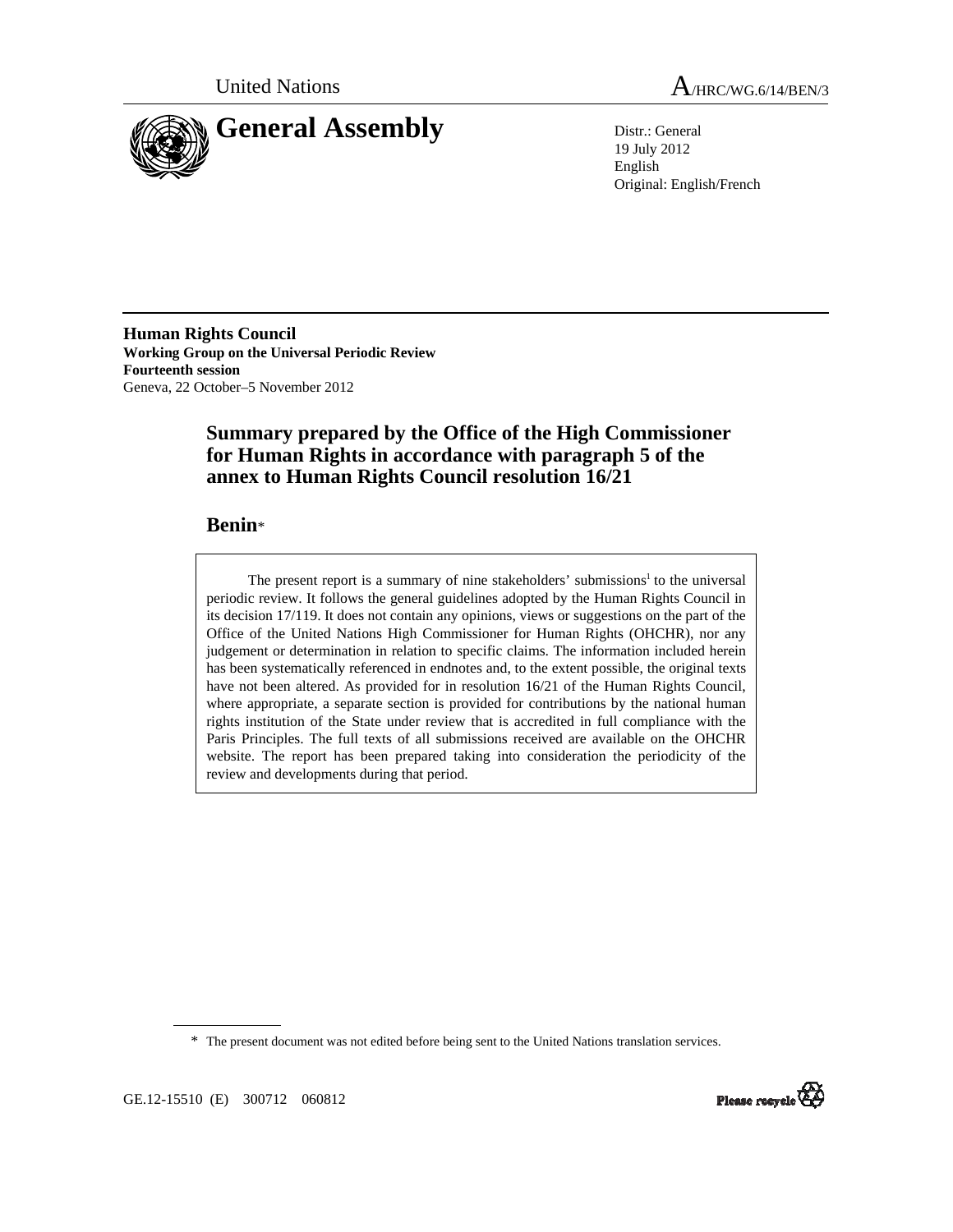# **I. Background and framework**

#### **A. Scope of international obligations**

1. Franciscans International (FI) refers to recommendations 7 and 8 made during the first universal periodic review of Benin on the abolition of the death penalty, which were accepted by Benin, and states that Benin has made progress towards abolishing the death penalty. In 2011, parliament authorized the country's accession to the Second Optional Protocol to the International Covenant on Civil and Political Rights, aiming at the abolition of the death penalty.<sup>2</sup> The authors of Joint Submission 1 make a similar statement.<sup>3</sup>

2. Joint Submission 5 (JS5) refers to recommendations 7 and 8 on the abolition of the death penalty, accepted by Benin, and urges it to ratify/accede to the Second Optional Protocol to the International Covenant on Civil and Political Rights, aiming at the abolition of the death penalty and to deposit the instrument of ratification/accession with the United Nations Secretary-General as soon as possible.<sup>4</sup>

3. The authors of Joint Submission 2 recommend that Benin should consider ratifying the Convention on the Rights of Persons with Disabilities, which the Government has signed, as well as the Optional Protocol thereto.<sup>5</sup>

#### **B. Constitutional and legislative framework**

4. The authors of Joint Submission 1 refer to recommendation 10 on amending the Criminal Code to bring it into line with the relevant international standards, as well as recommendations 12 and 13 on including a definition of torture in the Criminal Code, all of which were accepted by Benin.<sup>6</sup>

5. They state that, by authorizing accession to the Second Optional Protocol to the International Covenant on Civil and Political Rights on the abolition of the death penalty, the parliament of Benin has committed to amending the Criminal Code and the Code of Criminal Procedure to bring them into line with the Optional Protocol. They recommend that Benin should: take all necessary measures to adopt the draft Criminal Code as soon as possible and ensure that it contains a definition of torture pursuant to article 1 of the Convention against Torture; promptly promulgate the Act passed on 30 March 2012, establishing the new Code of Criminal Procedure; and make the Code easily accessible to all and disseminate it throughout the country, including through radio and television channels.7

6. The authors of Joint Submission 2 recommend that Benin should consider adopting a specific law guaranteeing the rights of persons with disabilities and prohibiting all discrimination against them.<sup>8</sup>

7. The authors of Joint Submission 4 state that Benin ratified the Convention on the Rights of the Child in 1990 but did not publish it in the *Official Gazette* until 2006, and then only at the insistence of civil society. They recommend that Benin should enable the international legal child rights instruments to enjoy full legitimacy in the country and to be considered as a source of law in their own right, by systematically publishing them in the *Official Gazette* immediately upon ratification. They also recommend that Benin should speed up the adoption, promulgation, dissemination and implementation of the Children's Code, which, as a national law, must manifestly combat the commercial sexual exploitation of children and any other forms of child abuse and ensure protection for children against harmful uses of the Internet and their devastating consequences.<sup>9</sup>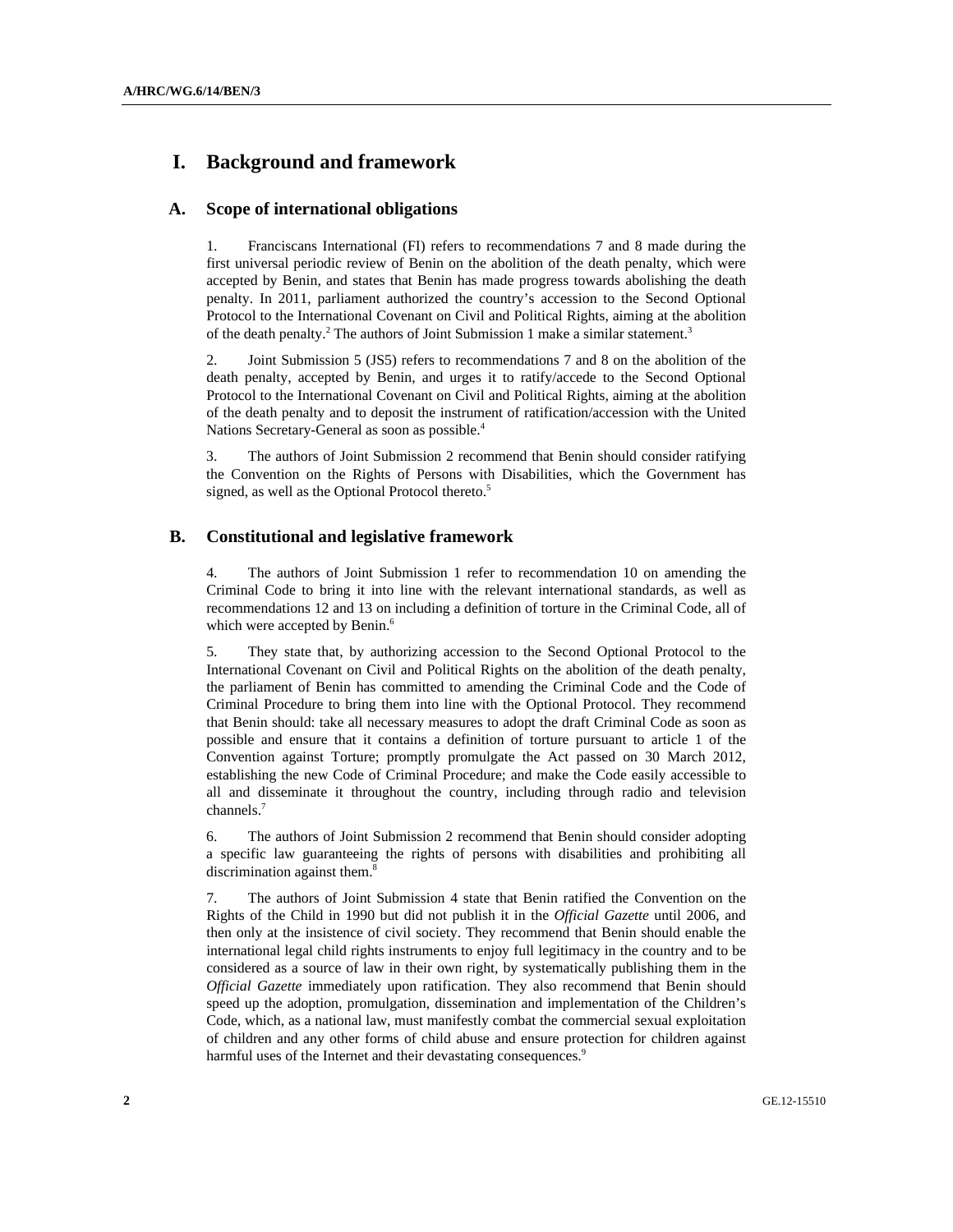8. The authors of Joint Submission 4 recommend that Benin should adopt criminal legislation in conformity with the Optional Protocol to the Convention on the Rights of the Child on the sale of children, child prostitution and child pornography in order to protect children and punish persons who profit from or have recourse to child prostitution.<sup>10</sup>

9. The authors of Joint Submission 4 recommend that the Act of 10 April 2006 setting out conditions for the displacement of minors and the suppression of child trafficking in Benin should be amended to unequivocally establish the forms of medical, psychosocial and legal assistance to which child victims of trafficking are entitled under the Protocol to Prevent, Suppress and Punish Trafficking in Persons, Especially Women and Children, supplementing the United Nations Convention against Transnational Organized Crime.<sup>11</sup>

10. Joint Submission 3 (JS3) indicates that, despite the existence of a solid legal framework on human rights and children's rights in Benin, there is no specific legislation prohibiting and punishing violence against children, and compliance with existing legislation is weak. $12$ 

#### **C. Institutional and human rights infrastructure and policy measures**

11. The authors of Joint Submission 1 refer to recommendation 9, accepted by Benin, on establishing an effective and independent national mechanism for the prevention of torture. According to the authors, it appears that the draft bill establishing such a mechanism has been submitted to parliament for adoption, and they recommend its prompt adoption.<sup>13</sup>

## **II. Implementation of international human rights obligations**

### **A. Right to life, liberty and security of the person**

12. Pending Benin's accession to the Second Optional Protocol to the International Covenant on Civil and Political Rights, aiming at the abolition of the death penalty, the authors of Joint Submission 1 have asked the Government to commute the sentences of those recently sentenced to death.<sup>14</sup>

13. The authors of Joint Submission 1 refer to recommendation 16, under which Benin agreed to display greater firmness in preventing abuses of police custody, torture and illtreatment and bring criminal proceedings against the perpetrators of such violations. They indicate that on 30 March 2012 the parliament of Benin passed the new Code of Criminal Procedure aimed, inter alia, at further guaranteeing individual freedoms by limiting the circumstances and length of detention. They recommend that Benin should employ more public prosecutors so that they can make regular unannounced inspections of detention facilities.<sup>15</sup>

14. The authors of Joint Submission 1 refer to recommendation 17, under which Benin agreed to take effective measures to ensure that prison conditions were consistent with international standards. They have found that, in addition to overcrowding, the situation in Beninese prisons is characterized by violation of visiting rights; the continual use of hazing; poor hygiene, lack of health care; failure to separate prisoners awaiting trial from those serving sentences; and insufficient and poor-quality food rations.<sup>16</sup>

15. The authors of Joint Submission 1 also indicate that access to places of detention is not authorized and that NGOs face obstacles when attempting to visit places of detention, particularly prisons. They recommend that the Beninese authorities should develop clear and objective criteria for selecting NGOs to be authorized to visit places of detention and consider granting those NGOs permanent authorization to visit. $17$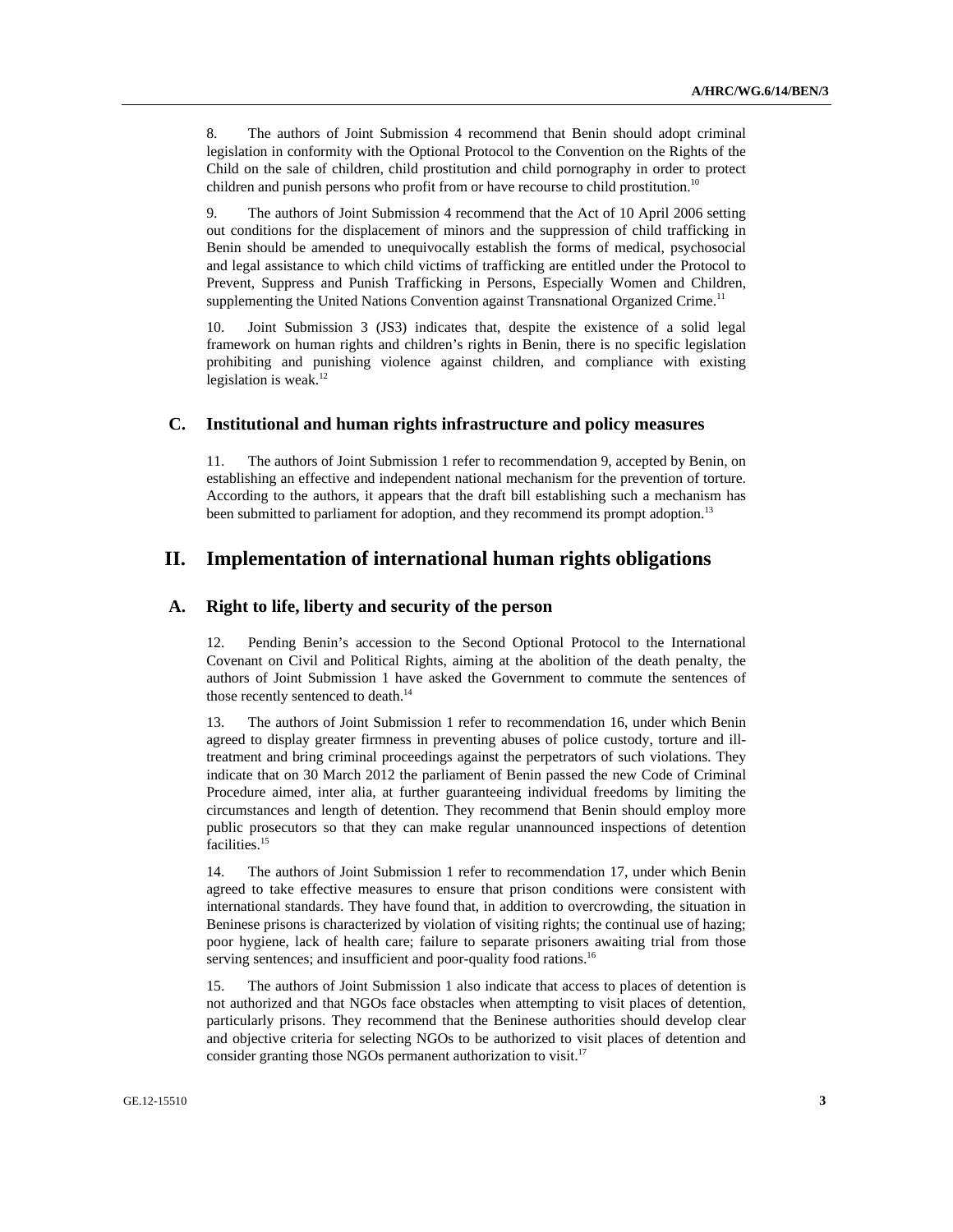16. FI refers to recommendation 11, accepted by Benin, on the situation of so-called "witch children", and asserts that, despite the concerns expressed by State delegations and other stakeholders during the first universal periodic review of Benin, the ritual infanticide of "witch children" in the north of the country persists.<sup>18</sup>

17. FI notes that ritual infanticide consists in killing any child whose birth is considered abnormal. This applies to children born in the breech position, or face down, head first and face up being considered baby's normal position at birth. Newborns are also killed if they are born prematurely, with tooth buds or visible disabilities, or if the mother dies in childbirth. These babies are killed because tradition has it that, they are a curse on the family and the community.<sup>19</sup>

18. FI adds that it is difficult to estimate the magnitude of the problem because the deaths are not systematically registered, nor are they investigated. In addition, deaths of children by ritual infanticide are often obscured by the generally high mortality rate among under-fives. $20$ 

19. FI avers that, although at the first universal periodic review the Government of Benin undertook to act appropriately and to accept the recommendations calling for preventive measures to put an end to harmful traditional practices that violate the rights of the child, there has been no sign of significant progress. $21$ 

20. Regarding prevention, the Government's consciousness-raising campaigns do not specifically target ritual infanticide or a clearly-identified audience. Nor have they been conducted in partnership with the NGOs or religious organizations that play a key role in community consciousness-raising efforts to combat this scourge. $^{22}$ 

21. From the legal viewpoint, cases of infanticide are rarely reported and the perpetrators are not always prosecuted due to the covert nature of the crime. However, a few court rulings in infanticide cases have resulted in sentences of forced labour, and one in a sentence of life imprisonment. The Ministry of Justice, in collaboration with the Ministry of Family and National Solidarity, has also made some progress in child protection capacity-building among judicial personnel. $^{23}$ 

22. FI recommends that, the complex issue of ritual infanticide of "witch children" should be addressed through a fully integrated national and international three-pronged response aimed at: preventing ritual infanticide, including by continuously calling the attention of local authorities, health workers, communities and families, traditional leaders, religious leaders and the general population in the regions concerned to the harmful effects of certain traditional beliefs on children's enjoyment of their rights, including the right to life; prosecuting acts by, for instance, ensuring that the offence is explicitly defined and prohibited by law and that appropriate criminal sanctions are imposed on perpetrators; and protecting children, by, inter alia, ensuring that those at risk of ritual infanticide receive proper social and legal protection. Such a response should include coordination among the various stakeholders, namely the Government, civil society, communities, families and schools, with assistance from the international community.<sup>24</sup>

23. The authors of Joint Submission 2 make similar recommendations. With a view to encouraging the reintegration of "witch children", they also ask the Government of Benin to provide additional resources for consciousness-raising campaigns and to support the work already being done by social workers and the NGOs that run reception and training centres for these children to enable them to re-establish contact with their biological families or find adoptive parents.<sup>25</sup>

24. The authors of Joint Submission 2 report that the economic exploitation of children is rife in Benin, in the form of child trafficking, and child labour sometimes involving heavy work. The child victims belong to poor families who, out of necessity, send their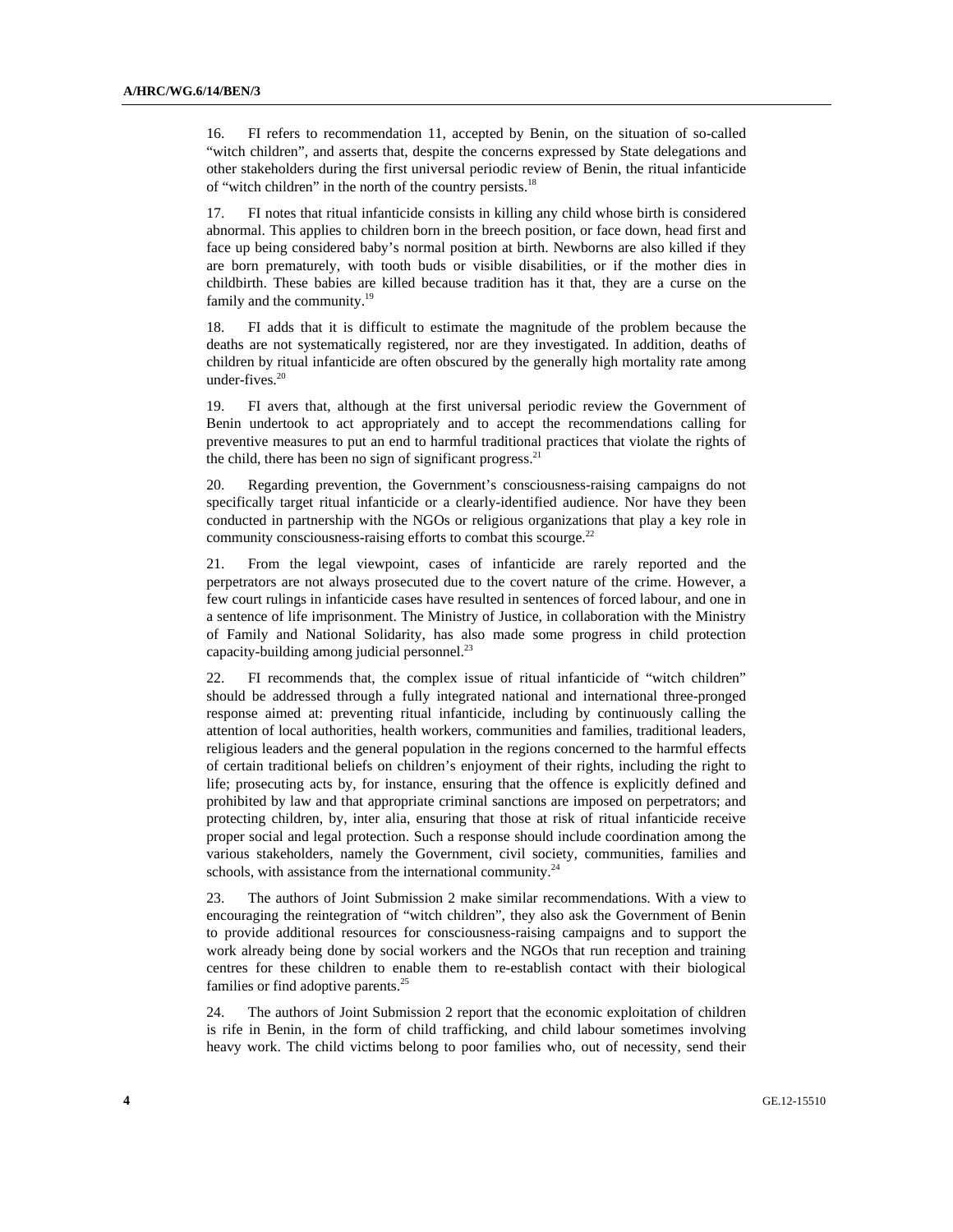children  $-$  aged  $4-17$   $-$  out to earn their living. The girls are mainly involved in *vidomegon* domestic service, manual trades and commerce while the boys work in quarries, on plantations and in manual trades.<sup>26</sup>

25. The authors of Joint Submission 2 recommend that Benin should take steps to ensure implementation of national and international standards governing the fight against economic exploitation of children.<sup>27</sup> On this issue, JS3 recommended that Benin should, inter alia, strengthen its efforts to ensure access to schools to all children; in particular, waive school fees to include secondary education, so as to strengthen the strategies for maintaining children in schools, as a measure to prevent child economic exploitation and child labour; strengthen its efforts to improve the provision of social and protection services throughout the country, including education, health services, drinking water, and social aid to stop children from remote areas moving to urban centres for the lack of such services, and therefore prevent them from children in street situations.<sup>28</sup>

26. The authors of Joint Submission 2 report that the sexual exploitation of children is relatively covert and takes many forms in Benin. Sexual exploitation on the streets and especially through the Internet is becoming clearly visible. However, neither the national laws nor the anti-cybercrime bodies are yet sufficiently developed and the scope of the problem far outstrips the authorities' capacity to overcome it.<sup>29</sup> The authors of Joint Submission 2 recommend that Benin should take measures to raise awareness of the seriousness of child sexual abuse and assault and should ensure that perpetrators of sexual abuse and sexual exploitation are brought to justice. 30

27. JS3 reports that child trafficking persists in Benin, which is considered a supplier, country of transit, and country of destination for victims of child trafficking. It recommends Benin inter alia to ensure awareness-raising and information among the population and children at risk, of the existing legislation against child trafficking; implement existing legislation in this regard, and ensure that those responsible for child trafficking are promptly brought to justice; strengthen its efforts to continue promoting girls' access to quality primary and secondary education; and ensure economic empowerment of families, with a focus on women.<sup>31</sup>

28. Global Initiative to End all Corporal Punishment of Children (GIEACPC) underlines that a 2009 study involving interviews with girls and mothers and a survey of women and men found that corporal punishment at home and in schools was very common. When asked about the reasons for violence experienced in particular by girls, many interviewees said that it was for "education".<sup>32</sup> JS3 expresses similar concerns,<sup>33</sup> and recommends that Benin should strengthen its efforts to raise awareness among children, families, communities, as well as teachers and all professionals working with children of the harm caused by corporal punishment, and promote alternative, non-violent forms of discipline; openly prohibit by law all forms of violence against children as well as corporal punishment in families, in schools, and in other institutions, and ensure that perpetrators of violence against children are brought to justice; develop an educational programme to fight violence against children and corporal punishment; and ensure rehabilitation and social reintegration of all child victims of violence.<sup>34</sup>

29. L'Organisation pour la Promotion et la Protection des Droits de l'Enfant, des Jeunes et de la Femme (Organisation for the Promotion and Protection of Children, Youth and Women Rights) (AUTRE VIE) and the authors of Joint Submissions 2 and 3 make similar recommendations.<sup>35</sup>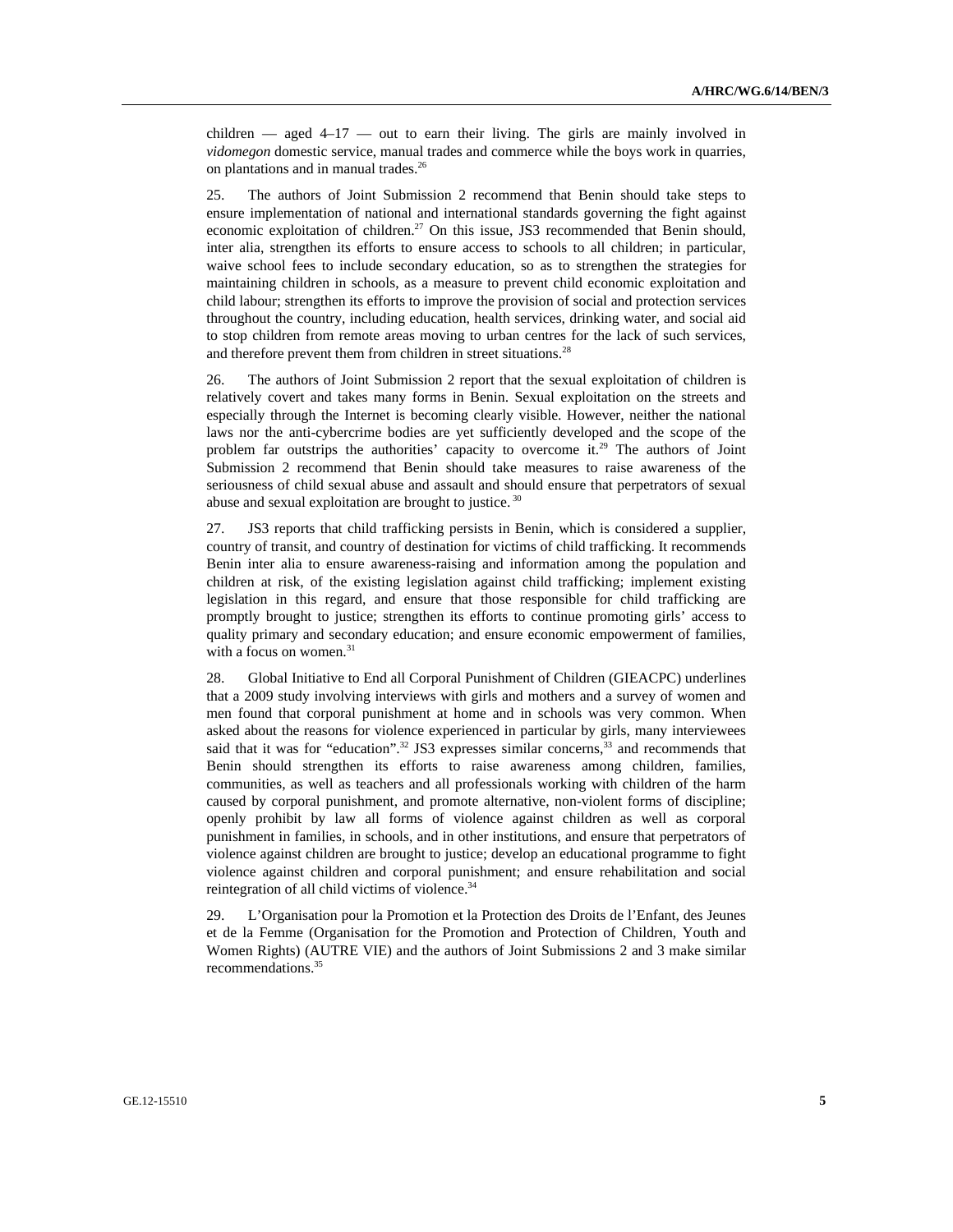#### **B. Administration of justice and the rule of law**

30. The authors of Joint Submission 1 refer to recommendation 14, which Benin accepted, and call on the authorities, pursuant to this recommendation, to amend the Criminal Code to stipulate that no statement obtained under torture may be invoked in proceedings, except against the person accused of torture, and that orders from a superior may not be invoked as a justification of torture.<sup>36</sup>

31. The authors of Joint Submission 1 refer to recommendation 23, under which Benin agreed to reform its judiciary, highlighting in particular an insufficient number of judges, especially in the south of the country; a corrupt justice system; and poor enforcement of sentences. They recommend that Benin should recruit more criminal investigation officers, judges and clerks of the court and continue courthouse construction.<sup>37</sup>

#### **C. Right to privacy, marriage and family life**

32. JS3 indicates that in spite of all activities carried out by the Government with some partners on birth registration, a great number of children are still not registered at birth and do not have their birth certificates. JS3 recommends to Benin, inter alia, that legislation that ensures the issuing of a free of charge birth certificate should be enforced and effectively implemented throughout the country, and that parents should be properly informed; that it should raise awareness of the importance of birth registration among mothers, families and communities, as well as among social workers, health-care and professionals responsible for providing birth registration and birth certificates; bring the centres of civil status closer to the places of residence of the populations; and reinforce the capacities of civil registration services by providing sufficient human, technical and financial resources to fulfil their activities.<sup>38</sup>

## **D. Freedom of religion or belief, expression, association and peaceful assembly, and right to participate in public and political life**

33. Article 19 refers to recommendation 10, accepted by Benin, to amend its criminal law to comply with international standards, but notes that this commitment does not extend to the reform of defamation legislation. Under the law, defamation remains a criminal offence.<sup>39</sup>

34. Article 19 observes that the current Government has not used the 1997 Press Code as extensively as the previous one, and it is also believed that some judges are reluctant to prosecute libel cases. Nonetheless, journalists continue to be imprisoned for libel since the first UPR.<sup>40</sup>

35. While, in general, journalists can practise their profession without being regularly attacked for their work, there are a record number of such incidents in 2009 and 2010. This trend was particularly strong in June and July 2009, prompting two media groups to bring complaints before the High Authority for Audio-Visual Media and Communications (HAAC), Benin's official media regulator.<sup>41</sup>

36. Criticism of the State media in Benin has been growing over the last few years. Only the State channel covers approximately 80 per cent of the national territory. The other private commercial channels are reduced to a radius of 100 kilometres around their town of location and are obliged to submit requests to HAAC if they want to extend their coverage area. This situation is strengthened by the media law which favours the State channel. $42$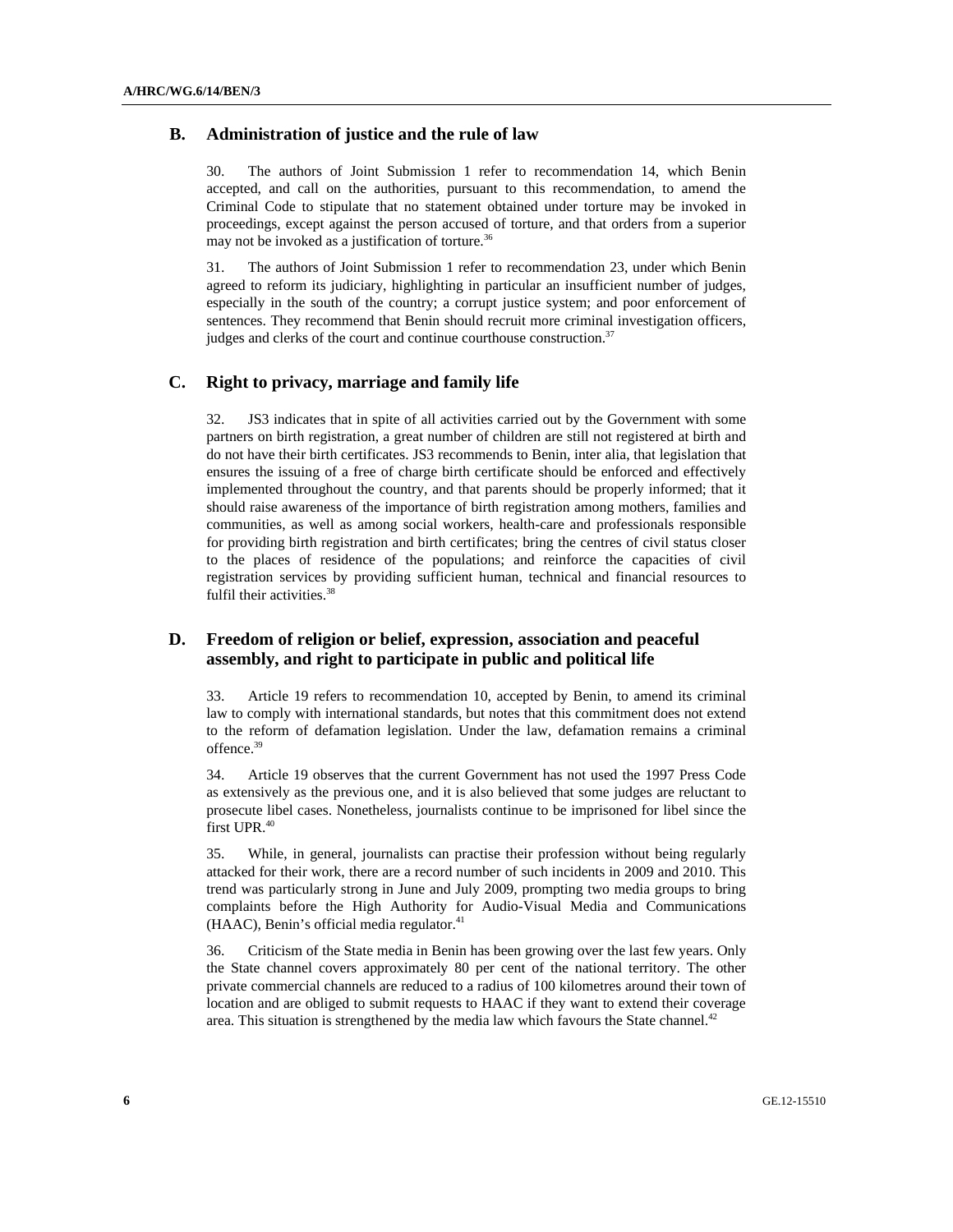37. Article 19 expresses concern about a number of recent regulatory decisions of HAAC that may have the effect of silencing the free media in Benin. It is also concerned about incidents of censorship apparently originating from the Government itself.<sup>43</sup>

38. Article 19 calls on the Human Rights Council to urge the Government of Benin to repeal all criminal defamation provisions and replace them with appropriate civil laws; create an enabling environment for the media via tax reductions, advertising regulations, and the provision of media resources; introduce regulation on political funding of media outlets and the full transparency of media ownership; refrain from using subsidies and advertising contracts to influence media content, and from showing favouritism to public media outlets; ensure that police show restraint in policing protests and demonstrations; adopt comprehensive freedom of information legislation; strengthen the independence of HAAC vis-à-vis the Government and other forces.<sup>44</sup>

#### **E. Rights to health**

39. The authors of Joint Submission 2 have found that in recent years alcohol, drug and tobacco use has increased, especially among young people 15 to 19 years of age. According to Ministry of Health statistics, the prevalence of alcohol abuse is 59.3 per cent, consumption being higher among the least educated sectors of the population. The authors of Joint Submission 2 recommend that Benin should strengthen its measures to address the problem of child and youth alcoholism and drug use and conduct awareness-raising campaigns on the social and health impact of addiction to these substances; and provide the necessary human and financial resources for the smooth functioning of treatment centres for drug addiction and drug- and alcohol-related psychiatric disorders.<sup>45</sup>

### **F. Right to education**

40. The authors of Joint Submission 2 note the progress the Government of Benin has achieved over the past 10 years with regard to increasing school enrolment rates. However, several problems persist in the education system, such as school dropout, repeated years, and a low pass rate, particularly for the primary education certificate examination and entry into year six.46

41. The authors of Joint Submission 2 also refer to recommendations 24 and 25 under which the Government undertook to focus more on girls' enrolment in its education programmes, but have found there to be still a wide disparity between boys and girls, even more pronounced in rural areas and among the poorest sectors of the population. In addition, girls still encounter obstacles and violence in school, including gender-based violence, obstacles that often lead to their low retention rate. $47$ 

42. The authors of Joint Submission 2 also point to the quantitative and qualitative shortcomings of the education on offer, with regard to insufficient and poor infrastructure, textbooks, teaching materials and supervision; frequently overcrowded classrooms; and teachers' inadequate training and work overload. These problems have led to a proliferation of private schools at all levels (primary, secondary and university), accessible mainly to children from more affluent families. What is more, the Government has no control over these private schools, which independently manage their school curricula, materials, teacher training, etc. $48$ 

43. The authors of Joint Submission 2 recommend that Benin should take the necessary measures to provide free primary education and to prevent children from dropping out of primary school, take measures to increase enrolment in secondary and technical schools, pay special attention to the disparities between men and women and the socioeconomic and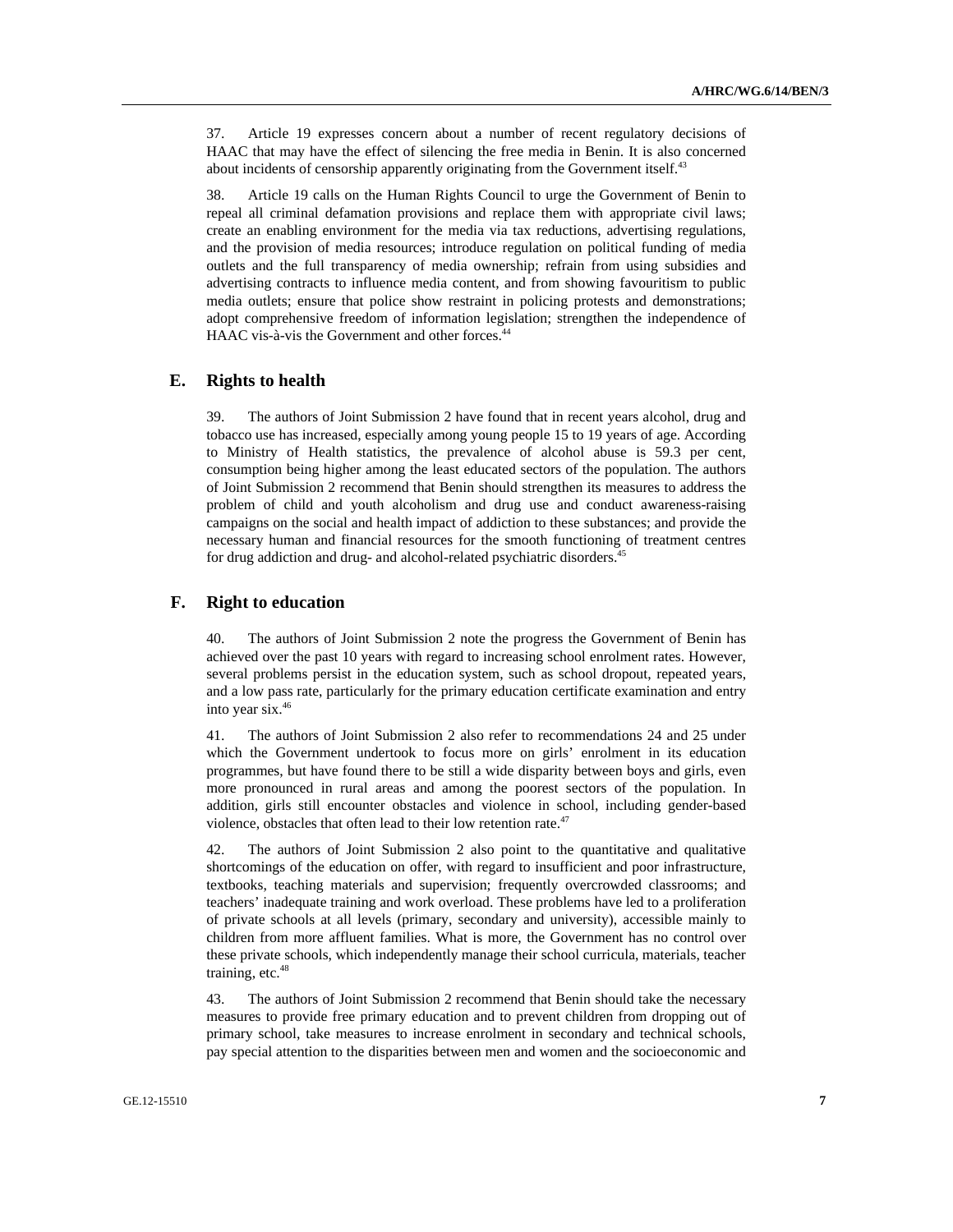regional disparities in access to education, develop a plan to rebuild and standardize the education system throughout the country, and improve the quality of education by providing suitable and recurrent teacher training.49

## **G. Persons with disabilities**

44. The authors of Joint Submission 2 report that children with disabilities are excluded because of those disabilities, which are sometimes regarded as a curse. They refer to "*toxossou*", or deformed children seen as river spirits. Even today, many of these children are still thrown into a body of water or hidden in the backyards of homes because they are viewed as a disgrace to the family, a phenomenon particularly pronounced in rural areas. The authors of Joint Submission 2 recommend that Benin should intensify its consciousness-raising campaigns on the situation of these children throughout the country, especially in rural areas; train professionals in the skills they need for teaching children with disabilities, in order to ensure their social advancement; and support the work of civil society, particularly NGOs which work on the rehabilitation and reintegration of children with disabilities and which often lack the required facilities and resources.<sup>50</sup>

#### *Notes*

| institution with "A" status):  | The stakeholders listed below have contributed information for this summary; the full texts of all<br>original submissions are available at: www.ohchr.org. (One asterisk denotes a national human rights |
|--------------------------------|-----------------------------------------------------------------------------------------------------------------------------------------------------------------------------------------------------------|
| Civil society                  |                                                                                                                                                                                                           |
| <b>ARTICLE 19</b>              | Global Campaign for Free Expression                                                                                                                                                                       |
| <b>AUTRE VIE</b>               | Organisation pour la Promotion et la Protection des Droits de l'Enfant, des                                                                                                                               |
|                                | Jeunes et de la Femme, Porto-Novo, Bénin                                                                                                                                                                  |
| F1                             | Franciscans International, Genève, Suisse                                                                                                                                                                 |
| <b>GIEACPC</b>                 | Global Initiative to End All Corporal Punishment of Children, London, United                                                                                                                              |
|                                | Kingdom                                                                                                                                                                                                   |
| JS1                            | Fédération Internationale de l'Action des Chrétiens pour l'Abolition de la                                                                                                                                |
|                                | Torture (FIACAT France) et Action des Chrétiens pour l'Abolition de la                                                                                                                                    |
|                                | Torture Bénin (ACAT Bénin) (Joint Submission 1)                                                                                                                                                           |
| JS <sub>2</sub>                | Istituto Internazionale Maria Ausiliatrice (IIMA) and International                                                                                                                                       |
|                                | Volunteerism Organization for Women, Education, Development (VIDES                                                                                                                                        |
|                                | International) (Joint Submission 2)                                                                                                                                                                       |
| JS3                            | Plan International, Right To Play, Terre des Hommes, CLOSE and ReSPESD                                                                                                                                    |
|                                | (Joint Submission 3)                                                                                                                                                                                      |
| JS4                            | Comité de Liaison des Organisations Sociales de Défense de Droits de                                                                                                                                      |
|                                | l'Enfant (CLOSE) et End Child Prostitution, Child Pornography and Child                                                                                                                                   |
|                                | Trafficking for sexual purposes (ECPAT International)                                                                                                                                                     |
| JS5                            | World Coalition Against the Death Penalty (WCADP) (Joint Submission 5)                                                                                                                                    |
| FI, p. 4, para. 12.            |                                                                                                                                                                                                           |
| $3$ JSI, p. 2.                 |                                                                                                                                                                                                           |
| $4$ JS5, p. 2, paras. 3 and 4. |                                                                                                                                                                                                           |
| $5$ JS2, p. 5, para. 20.       |                                                                                                                                                                                                           |
| $6$ JS1, p. 3.                 |                                                                                                                                                                                                           |
| $7$ JS1, pp. 3 and 7.          |                                                                                                                                                                                                           |
| $8$ JS2, p. 5, para. 20.       |                                                                                                                                                                                                           |
| $9$ ICA np 2 and 3             |                                                                                                                                                                                                           |

JS4, pp. 2  $10$  JS4, p. 3.

<sup>13</sup> JS1, pp. 2, 3 and 7.

 $11 \text{ JS4, pp. 3 and 4.}$  $12 \text{ JS3, pp. } 3 \text{ and } 4 \text{, para. } 15.$